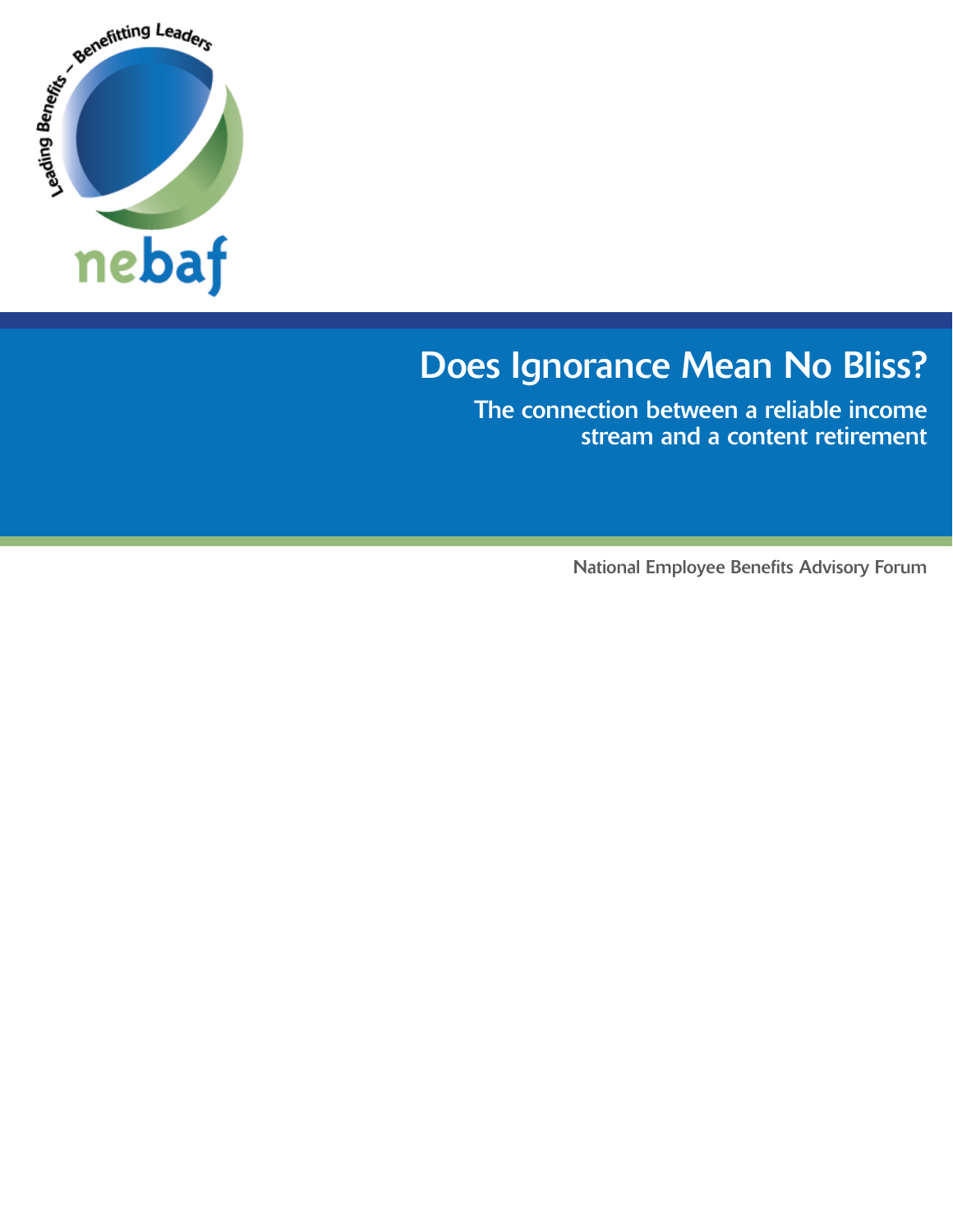#### Methodology:

The information presented in this paper has been compiled from multiple sources, including research recently completed by The Center For Strategy Research, Inc.; presentations at the February, 2006 Retirement Income Industry Association conference by Fidelity Investments, MetLife, Merrill Lynch, Northwestern Mutual, and The Center for Strategy Research; and thought leadership and other material offered by, and available on the Web sites of, Prudential Insurance, MetLife, Principal Financial Services, Fidelity Investments, Merrill Lynch, Northwestern Mutual and T. Rowe Price Associates.

## Executive Summary

Even though planning for a secure retirement is one of Americans' top financial concerns, consumers are not saving enough for this important period in their lives. While this may be at least in part attributable to Americans' tendency for spending and consuming, it is most certainly also due to an insufficient understanding of the amounts of income needed to secure a comfortable retirement and an inadequate understanding of the financial vehicles available to help meet investment goals.

It is clear that Americans also link the regular sources of income to a feeling of comfort about retirement security. There is already well-documented demand for a reliable, guaranteed income stream in retirement, and future retirees may continue to seek out or create new sources of guaranteed lifelong retirement income, such as annuities.

Employers play a key role in the retirement saving and planning process, as they bear the burden, costs and effort of establishing and administering retirement plans. Offering benefits that help meet consumers' needs and ease their worries can help improve retention and productivity.

Brokers are often called upon by employers to help identify and explain the best benefit options for their employees, and it may be challenging to their brokers to help identify and explain the best benefit options for their employees, it may be challenging for brokers to keep apprised of all the products and services under development to meet the demands for a guaranteed retirement income stream. Becoming and staying aware of the benefits and drawbacks of existing products and services, as well as those under development, is an increasingly complex task, particularly in light of changing taxation and regulatory environments.

Several insurance carriers and investment services providers are developing products to meet these needs, and the environment will become more complex as baby boomers age and think more seriously about retirement. While there are currently a mix of service (advisory) and product-based (annuities) solutions offered by financial services leaders today, we look forward to further development of such solutions and greater integration of the delivery of these solutions to American workers in the workplace, with employers playing a critical role.

Employers and brokers who work with employers play, and are expected to play, a key role in the retirement savings and planning process. This paper will help explain:

- Why consumers are not saving enough for retirement, even though employees indicate they want a regular source of income; •
- Existing products and the confusion in the marketplace; and •
- Products in development by benefits carriers that could be offered by employers to help their employees create a source of retirement income. •

By understanding these areas, employers and brokers will be better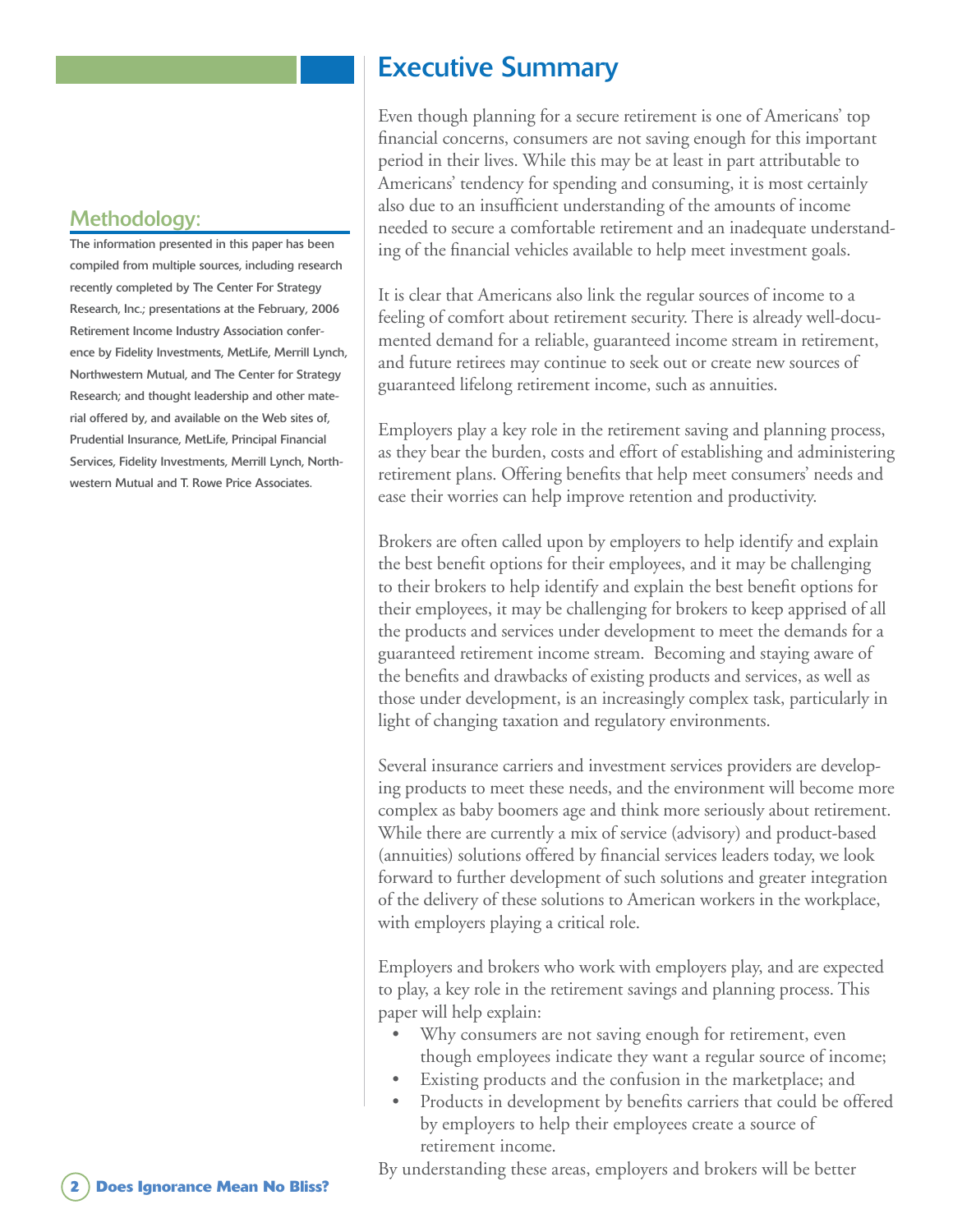Whereas in 1980, 66% of assets were in defined benefit plans and 34% in defined contribution plans, today the results are nearly completely reversed, with 63% of assets in DC plans and 37% in DB plans.

equipped to meet employees' expectations and help them establish a comfortable feeling with retirement security.

In this paper, we will explore the following 5 areas:

- 1. The current guaranteed income environment
- Investors' expressed needs for reliable and predictable income 2. streams in retirement
- Challenges with current solutions 3.
- Why retirement income issues are important to employers, even 4. though they appear to be important to those no longer working.
- 5. Solutions under development and in the market today.

#### 1. The current guaranteed income environment

Retirees with a regular income from a pension **or** annuity are more than twice as likely to say their retirement is "much better than expected it to be" than those who do not have this regular income source, according to the 2005 MetLife Retirement Income Decisions Study of over 1,000 pre-retirees and retirees (ages 59 to 71). In fact, retirees with a regular income from **both** a pension **and** annuity are more than **three times** as likely to say their retirement is "much better than expected" than those without such sources.

Whereas in 1980, 66% of assets were in defined benefit plans and 34% in defined contribution plans, today the results are nearly completely reversed, with 63% of assets in DC plans and 37% in DB plans. The chart below, which demonstrates the number of American workers covered by Defined Benefit plans, illustrates this trend quite clearly.



Source: Bureau of Labor Statistics and Cerulli Associates, Retirement Income Industry Association Conference, MetLife, 02/06

Of course, without proper planning and appropriate financial arrangements, the assets in defined contribution plans will not generate the same kind of guaranteed lifelong retirement income as did assets in DB plans. Where logically, one might believe future retirees may seek out or create new sources of the kind of guaranteed lifelong retirement income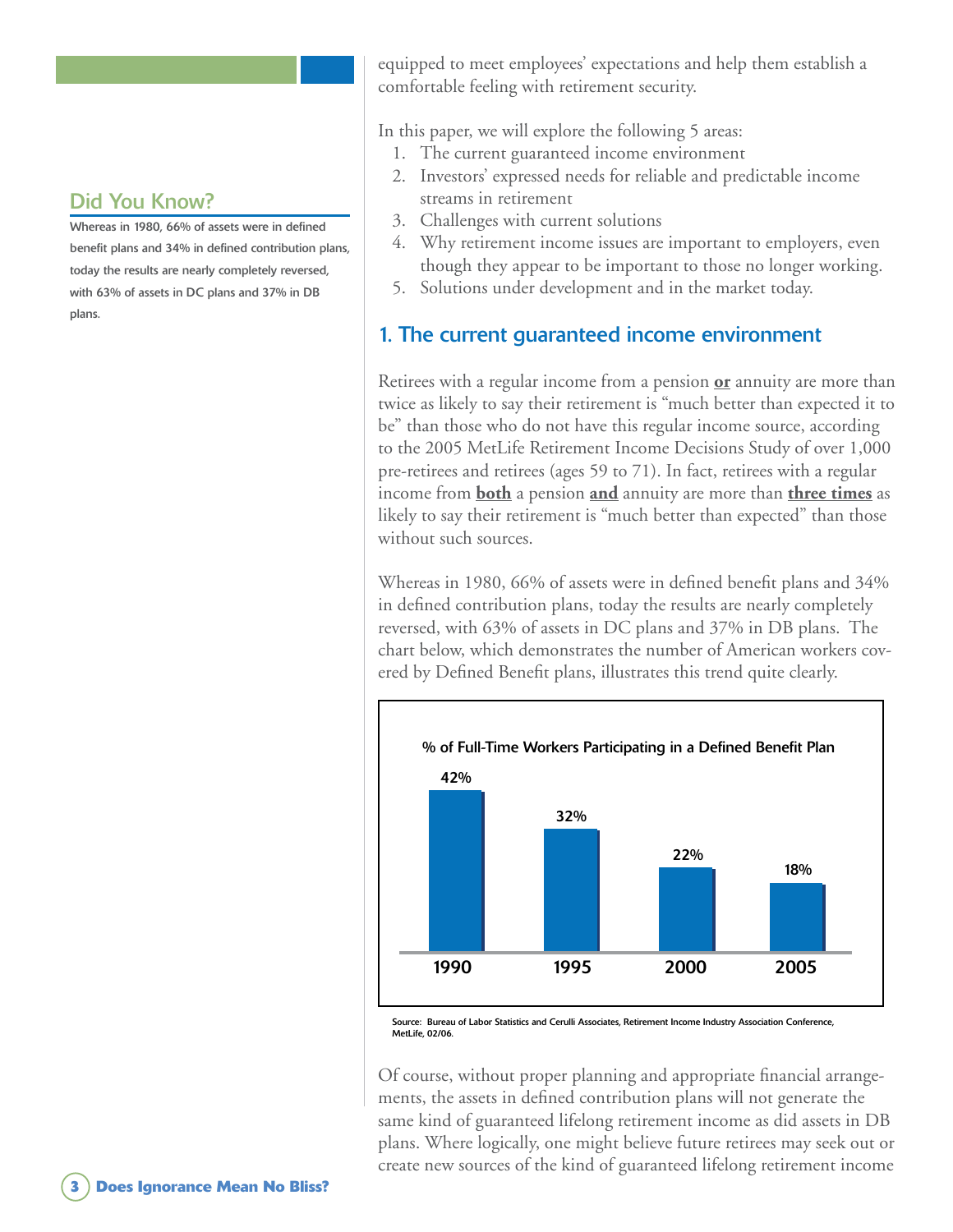Although 50% of Americans feel that their biggest challenge is starting to save early enough for their retirement, only 15% make it their primary focus.

normally provided by DB plans<sup>1</sup>, only 2% of assets in DC plans have in fact been annuitized to date<sup>2</sup>.

Why is this the case? The reasons vary from the simple to the complex, and range from incapability or disinterest to save, ignorance of future income requirements, and ignorance of products such as annuities.

#### A. Inadequate savings

Despite a professed goal of a financially secure retirement, saving for retirement is not the primary financial focus of most Americans. As a successful lawyer told The Center for Strategy Research in a recent interview:

"I think we're a pretty successful family, but investing seems for some reason not to be part of our way of looking at the world. We're mostly busy spending instead of investing."



Source: Retirement Income Industry Association Conference, The Center for Strategy Research, 02/06. (Note: "R" is an abbreviation for "Respondent")

Americans' lack of focus on saving for retirement is echoed in a recent Prudential Investments survey. The chart below illustrates that over 70% of respondents are concerned with short- and medium-term spending, and retirement savings is a distant third priority.

*MetLife, 02/06.*

*The U. S. Department of Labor, Pension and Welfare Administration; Cerulli Associates; Retirement Income Industry Association Conference, Keith Hylind, MetLife, 02/06. EBRI Survey of Consumer Finances; Retirement Income Industry Association Conference, Keith Hylind,*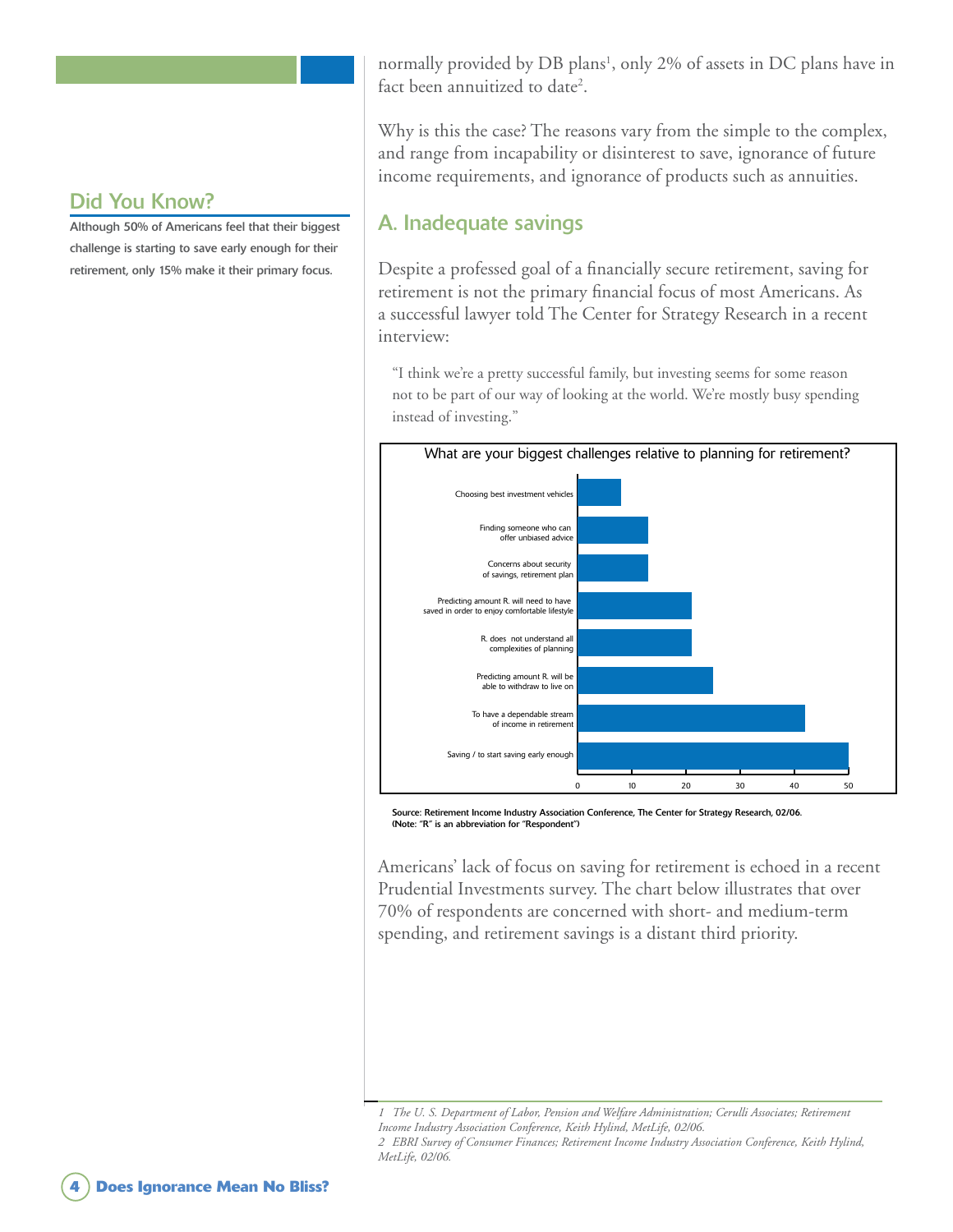

#### Source: What Happens When Living Life Today Gets in the Way of Financial Security Tomorrow, Prudential's Four Pillars of Retirement Series 2005 (Note: "HH" is an abbreviation for "Household")

Saving for retirement is not the primary financial objective of American consumers. This does not vary by income: Americans making more than \$75K annually are not more focused on retirement savings than are households with income below this threshold. Less than one-third of either group is primarily focused on retirement savings or income.

Only when they get into their 50's does saving for retirement become a top goal, and even then, almost six in ten have other priorities.



Source: What Happens When Living Life Today Gets in the Way of Financial Security Tomorrow, Prudential's Four Pillars of Retirement Series 2005.

Given this focus on meeting day-to-day needs and medium-term goals, six in ten (more among those with annual income under \$50K) Americans believe themselves behind schedule in terms of saving for retirement. While this belief is very likely well-founded, as will be seen in the next section, most Americans have little understanding of their likely actual income requirements in retirement.

#### Did You Know?

With the focus on meeting day-to-day needs and medium term financial goals, six in ten Americans believe themselves behind schedule in terms of saving for retirement.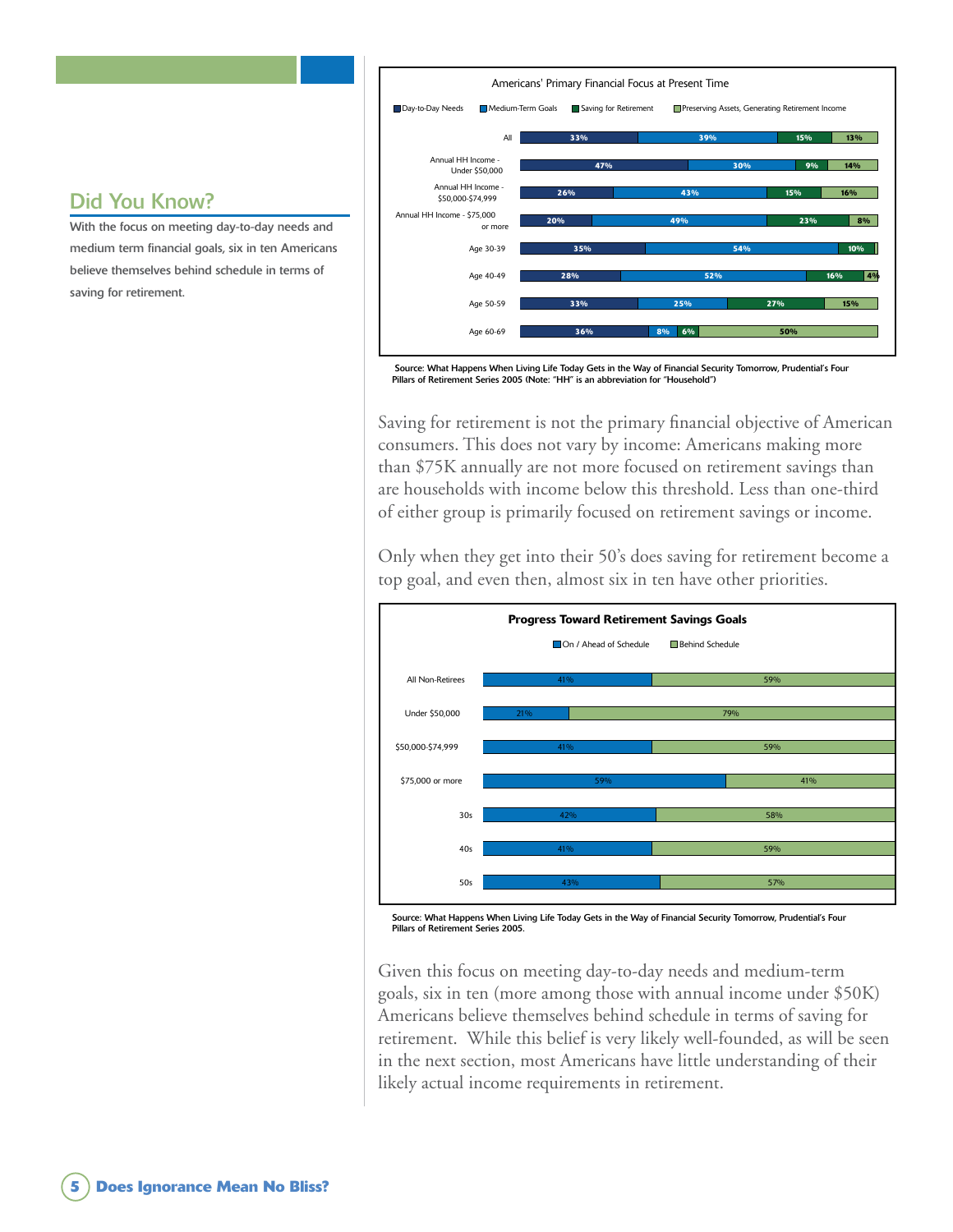#### B. Ignorance of income requirements

A commonly shared worry of many Americans is the fear of outliving assets. As a 53-year-old teacher told The Center for Strategy Research in a recent interview:

"Not having the funds required to live a decent lifestyle regardless of what causes it. I've had grandparents and friends that have been wards of the state, more or less, in their old age because they didn't have the funds and I don't want to be in that boat."



Source: Retirement Income Industry Association Conference, The Center for Strategy Research, 02/06.

Despite this fear, most are woefully ignorant of the income they will require to enjoy a comfortable retirement. And, unlike the teacher quoted above, many consumers underestimate their own longevity.

In addition, an increasing proportion of them expect to work "while retired". This trend is of growing interest to financial services providers and planners and is of enough complexity to be addressed in a separate paper. While this discussion is beyond the scope of this paper, a well-written and thought-provoking look at this issue can be found in Prudential's *Four Pillars of Retirement Series: What Happens When Living Life Today Gets in the Way of Financial Security Tomorrow.*

A more immediate challenge lies in Americans' lack of understanding of retirement income requirements. Three years ago, the MetLife Mature Market Institute commissioned a national poll to assess pre-retirees' understanding of key facts and concepts related to retirement income, including:

- Longevity and its impact •
- Income, expenses, and inflation in retirement •
- Annuities as a retirement planning tool •
- Long-term care and protection of assets •

On average, respondents answered only five of the fifteen questions correctly. The table below displays the respondent errors that are most relevant to this discussion, and additional commentary follows. As will be clear, realistic retirement income planning is hindered by misconcep-

#### Did You Know?

Realistic retirement income planning is hindered by misconceptions about risks associated with retirement, income needed in retirement, and the extent of long term care expenses.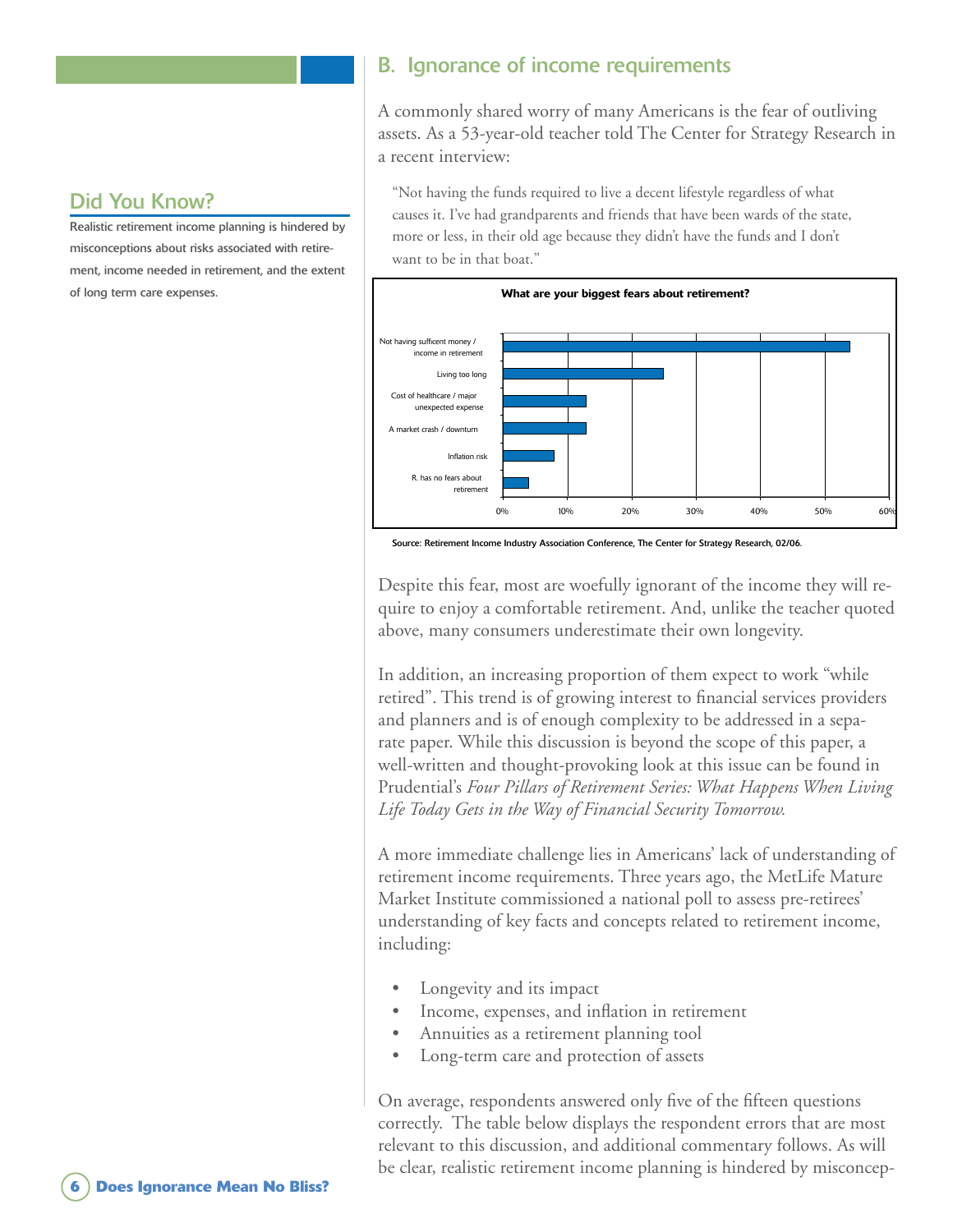tions about risks associated with retirement, income needed in retirement, and the extent of long term care expenses.

Only about two in ten (23%) understand that longevity is the greatest financial risk facing retirees; almost half (41%) believe it is inflation.

| IQ Question                                | Correct<br><b>Answer</b> | 0/0<br>Correct | Leading (Incorrect)<br>Answer | 0/n<br>Incorrect |
|--------------------------------------------|--------------------------|----------------|-------------------------------|------------------|
| What is the greatest financial risk facing | Longevity                |                |                               |                  |
| retirees?                                  | <b>Risk</b>              | 23%            | Inflation                     | 41%              |
| An individual who reaches age 65 has a     |                          |                |                               |                  |
| life expectancy of 85. What are the        |                          |                |                               |                  |
| chances he or she will live beyond that    | 50%                      | 37%            | 25%                           | 59%              |
| age?                                       |                          |                |                               |                  |
| Considering a 65-year-old couple, what     |                          |                |                               |                  |
| is the likelihood of one or both of them   | 25%                      | 16%            | 10%                           | 64%              |
| living to age 97?                          |                          |                |                               |                  |
| How many centanarians, that is people      |                          |                |                               |                  |
| 100 years of age or older, are there in    | 82,000                   | 14%            | 27,000                        | 44%              |
| the United States?                         |                          |                |                               |                  |
| What percent of pre-retirement income      |                          |                |                               |                  |
| do experts recommend retirees need to      |                          |                |                               |                  |
| use as a benchmark for determining the     | 70-80%                   | 44%            | 40-50%                        | 36%              |
| amount of annual income needed in          |                          |                |                               |                  |
| retirement?                                |                          |                |                               |                  |
| To help ensure that an individual has      |                          |                |                               |                  |
| enough money to make savings last his      |                          |                |                               |                  |
| or her lifetime, experts are now           |                          |                |                               |                  |
| recommending limiting the percent they     | 4%                       | 27%            | 7%                            | 34%              |
| withdraw from their savings each year      |                          |                |                               |                  |
| to                                         |                          |                |                               |                  |
| If an individual needed long term care     |                          |                |                               |                  |
| today, what would be the average annual    |                          |                |                               |                  |
| cost for a private room in a nursing       | \$61,000/yr              | 39%            | \$53,000/year                 | 29%              |
| home?                                      |                          |                |                               |                  |

Source: The MetLife Retirement Income IQ Test: Findings from the 2003 National Survey of American Pre-Retirees

As can be seen from the above, some of the common respondent errors that pose significant challenges are:

- Only about two in ten (23%) respondents understand that longevity is the greatest financial risk facing retirees. Not only do respondents underestimate longevity, they do not view it as a financial risk. While inflation is indeed a significant financial risk, and was selected by 41% of respondents, it is not clear that respondents understand the connection between them. •
- Not even four in ten (37%) respondents believe that an individual who reaches age 65 has a 50% chance to live beyond life expectancy of age 85. •

In fact, longevity is increasing: The average male aged 65 today has a 20-year life expectancy. People are living a significant number of years past the typical retirement age of 65. Respondents do not understand the concept of life expectancy being an average, with half the population living beyond that age and half never reaching that age.

Less than two in ten (16%) of respondents believe there is a 25% chance that one or both members of a 65-year-old couple can live to age 97. •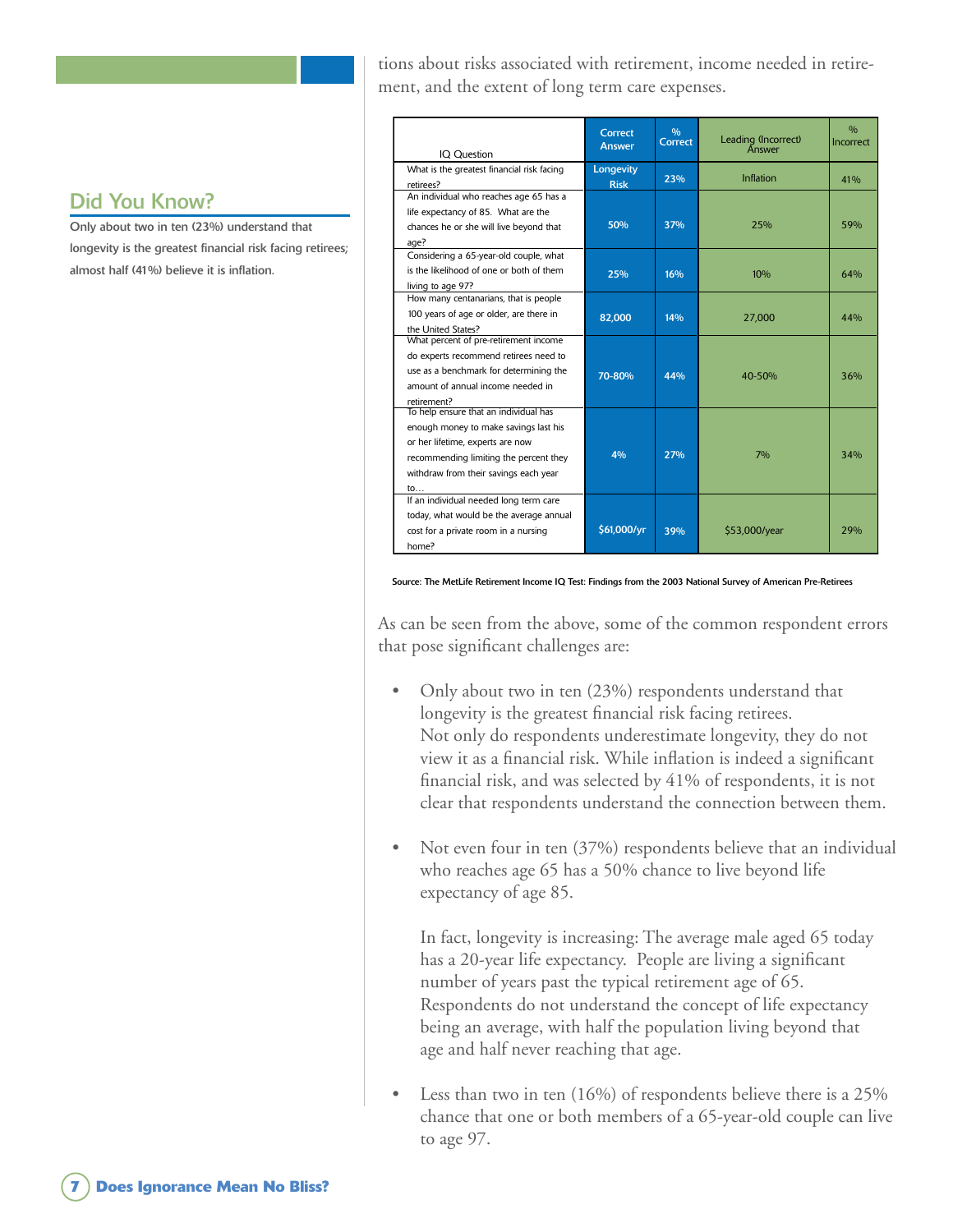Many Americans do not recognize the benefits of an annuity as an insurance product that provides a guaranteed income stream and are unclear about how annuities actually work.

- Only 14% of respondents know that there are 82,000 U.S. residents aged 100 or older. •
- Less than half (44%) of respondents believe that a range of 70 to 80% of pre-retirement income should be used as a benchmark in determining the amount of annual income needed in retirement. More indicate they may under-prepare, by using 40-50% as their planning benchmark. •
- Only about a quarter (27%) know that experts advise withdrawing a maximum of 4% annually from retirement savings to ensure that funds will last throughout a long retirement; a third believe that a 7% rate is supportable. •
- Under half (39%) know how expensive a private room in a nursing home can be, over \$60,000 a year. •

### C. Ignorance of products such as annuities

There are a number of ways to look at the issue of Americans' lack of understanding of the vast array of financial services products and services options available to them. On a general level, Americans understand that a wide variety of products exist, but are unsure as to how to go about selecting those that best meet their needs:



Source: What Happens When Living Life Today Gets in the Way of Financial Security Tomorrow, Prudential's Four Pillars of Retirement Series 2005

On a more specific level, products that provide the benefits of guaranteed lifelong retirement income, such as annuities, have been often maligned and most certainly misunderstood by consumers. Looking at the same MetLife Mature Market Institute poll mentioned previously, many Americans do not recognize the benefits of an annuity as an insurance product that provides a guaranteed income stream and are unclear about how annuities actually work.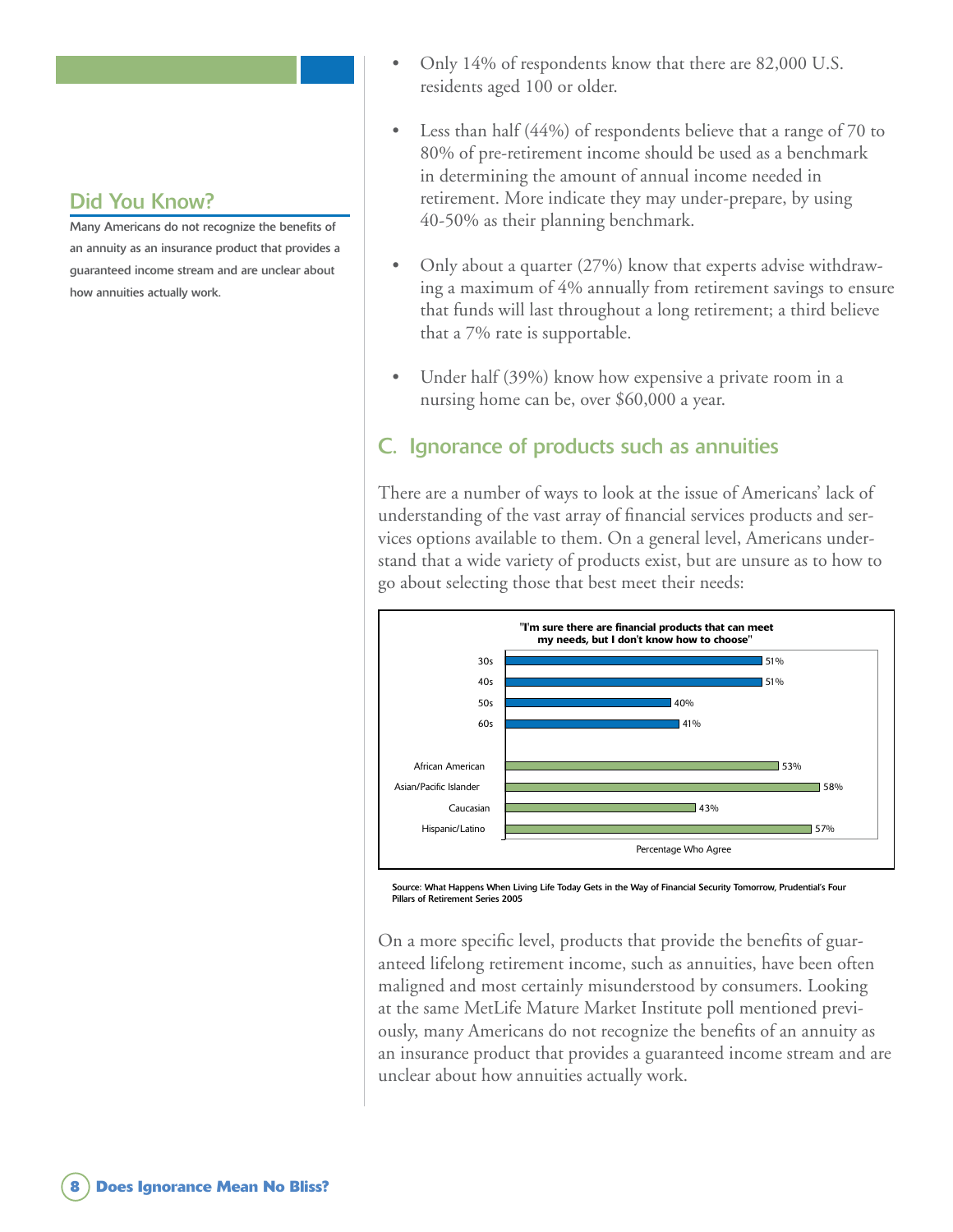|  | Did You Know? |  |
|--|---------------|--|
|  |               |  |

The greatest fear of currently employed baby boomers is running out of money.

| <b>IQ Question</b>                                          | <b>Correct Answer</b>     | 1% Correct | <b>Leading (Incorrect) Answer</b> | % Incorrect |
|-------------------------------------------------------------|---------------------------|------------|-----------------------------------|-------------|
| What does the word "deferred"                               |                           |            |                                   |             |
| refer to in the phrase "deferred                            |                           |            |                                   |             |
| annuity"?                                                   | Income                    | 48%        | Investment                        | 43%         |
|                                                             | The insurance company     |            |                                   |             |
| What happens if an individual buys uses the money to pay a  |                           |            | The beneficiaries always          |             |
| an income annuity and dies before benefit to those who live |                           |            | receive the full principal since  |             |
| getting back the initial principal?                         | longer than anticipated.  | $11\%$     | this is an insurance product      | 50%         |
|                                                             | There is no account       |            |                                   |             |
| Which of the following is always                            | balance, instead they pay |            | There is a specific age to        |             |
| true regarding income annuities?                            | an income for life.       | 30%        | withdraw money.                   | 37%         |

Source: The MetLife Retirement Income IQ Test: Findings from the 2003 National Survey of American Pre-Retirees

- Under half (48%) of respondents know that "deferred" in the phrase "deferred annuity" refers to income, while a third believe it refers to investment. •
- Only one in ten understand that insurance companies use the money to pay a benefit to those who live longer than anticipated, thus, very few are aware of the process if an individual buys an income annuity and dies before getting back the initial principal. •

Instead, nearly five times as many believe that because an annuity is an insurance product, the beneficiaries always receive the full principal.

While three in ten correctly state that it is always true that there is no account balance in an income annuity but that instead it pays an income for life, more (37%) believe there is a specific age to withdraw money. •

In summary, in light of the considerable shift in assets from DB to DC plans, Americans' continued inability to save at adequate levels in those DC plans, a general level of ignorance about the amount of income required to ensure a comfortable retirement, and Americans' unfamiliarity with and/or misconceptions about a number of financial products, including annuities, it is not surprising, but is, in fact, disturbing, that only 2% of assets in DC plans have in fact been annuitized to date.

### 2. Investors' expressed needs for reliable and predictable income streams in retirement

Studies of the actively employed population continue to demonstrate that the greatest fear of currently employed baby boomers is running out of money; and one of their most pervasive needs is for a reliable, predictable income stream in retirement. For example, in a survey conducted among 325 moderately high net worth investors (investable assets over \$500,000) in 2005, The Center for Strategy Research found that nearly half of those within a year of retirement (just prior to retired or recently retired) say that the financial service that would be of most help to them would be "advice on income during retirement". Again, a pharmacist summed it up well when he said: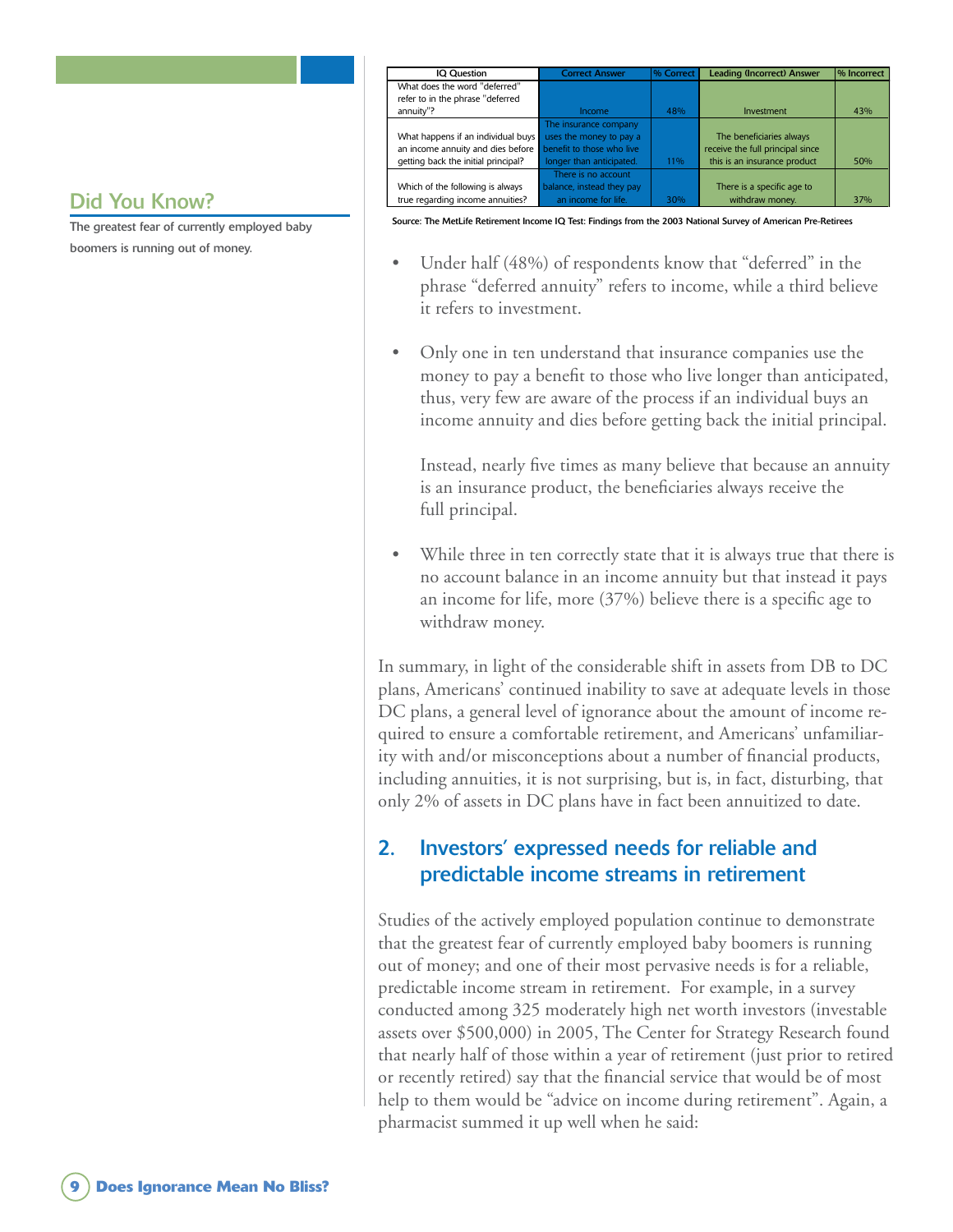"What I need are three things. One, to answer the question do I have enough to retire now or at some reasonable time, close time in the future. Two, how long would the money last. Would the money run out before me? Three, how to really allocate specifically to get the best shot at having it last."

#### Did You Know?

The top financial concern of non-retired affluent is building retirement assets.



Source: Retirement Income Industry Association Conference, The Center for Strategy Research, 02/06.

This finding has been echoed in many other research studies, including recent surveys undertaken by the Spectrem group and the 2005 MetLife Retirement Income Decisions Study referenced earlier.



Source: Spectrem Group – Growing Need for Income Producing Invts: Facing Retirement Proactively, 2005 Source: Retirement Income Industry Association Conference, Merrill Lynch, 02/06.

And yet, in a concept test performed by The Center for Strategy Research during its 2005 research cited above, respondents preferred, to a significant extent, an annuity-type product that provided a reliable, predictable income stream in retirement, to retirement income planning with a financial planner<sup>3</sup>. CSR asked respondents to rate the attractiveness of the following two product/service options on a 7 point scale where 7 means "Very attractive" and 1 means "Very unattractive":

#### **Two retirement product concepts compared:**

"A financial planner helping you make financial decisions, and for investors who are retired or close to retirement, the firm will also make income strategy recommendations, meaning, how much money you might consider taking out of your portfolio to live on, based on such parameters as your age, any other income sources, broad tax effects, your expected lifetime in retirement, etc. so that you don't outlive your assets."

 *Source: Retirement Income Industry Association Conference, Julie Brown, The Center for Strategy Research, 02/06.*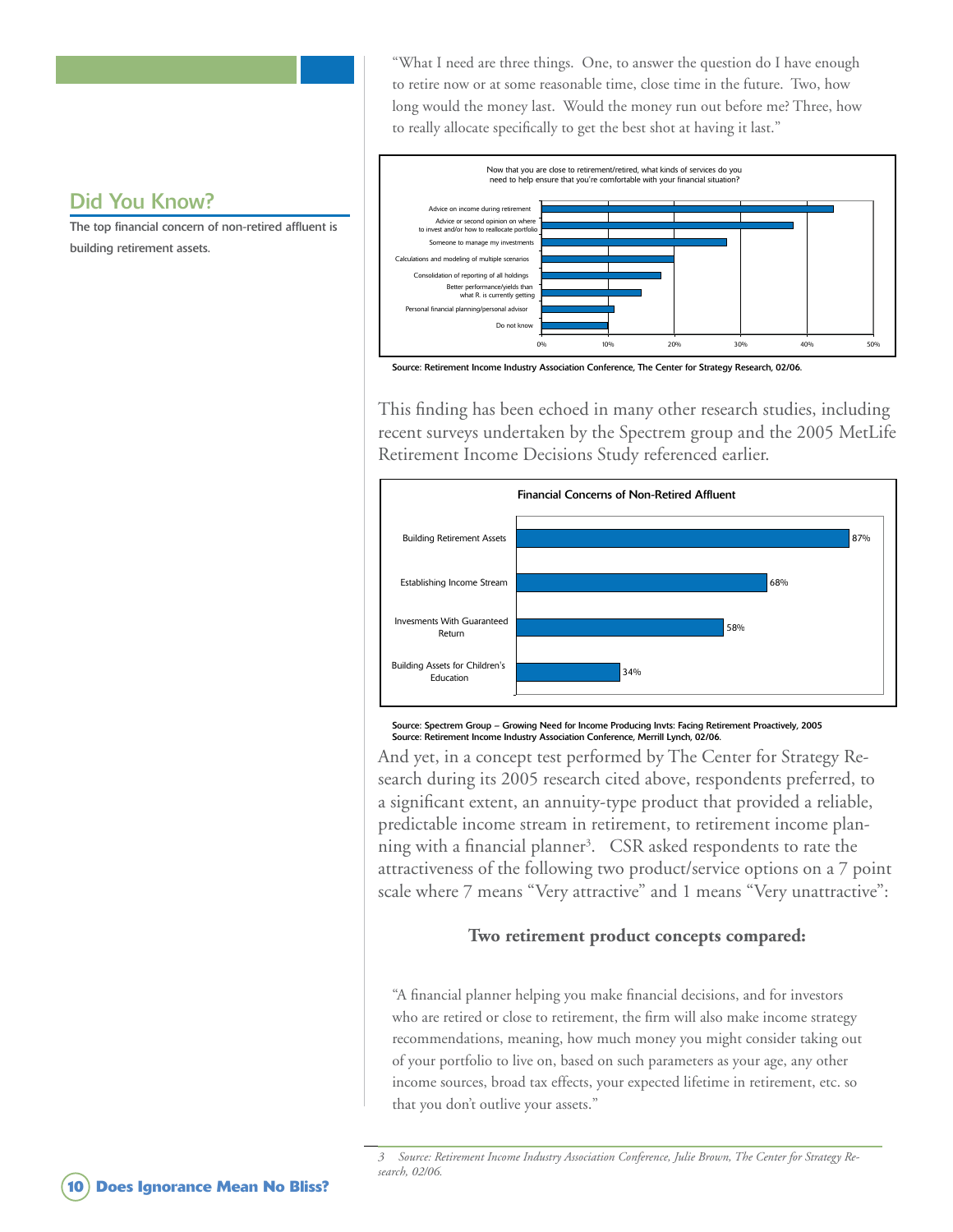

#### "This product guarantees lifetime benefits of \$1 per month per unit upon maturity. If you accumulate 4,000 units of this product by the time they mature, you'd get \$4,000 per month for life. You are not locked in to a contract requiring you to keep the units or to invest more. The product price may change, which will affect current value, but the end benefit is predetermined. These products are based on conservative investments and backed by credit insurance."



As we will explore in the next two sections, most financial services providers, and especially, investment services providers, are focusing their retirement income planning efforts on advisory-based services and products. And yet, annuities and annuity-type products are exactly the financial vehicle to provide the reliable, predictable income stream that consumers seek.

#### 3. Challenges with current solutions

In Section One, we demonstrated that one of the reasons for the gap between pre-retirees' desire for predictable income and the current situation is their ignorance of products such as annuities. However, annuities as they are have historically been structured and offered have significant limitations, not the least of which is negative publicity. A Google search about annuities yielded not just over 15 million sites referencing them in some significant way, but also, several specific references to these vehicles that prove quite negative, including:

TheStreet.com, July 05, Tracy Byrnes critically analyzes annuity fees in an article •

#### Did You Know?

Although most financial services providers focus retirement income planning efforts on advisory-based services/products, annuities and annuity-type products are the financial vehicle to provide the reliable, predictable income stream that consumers seek.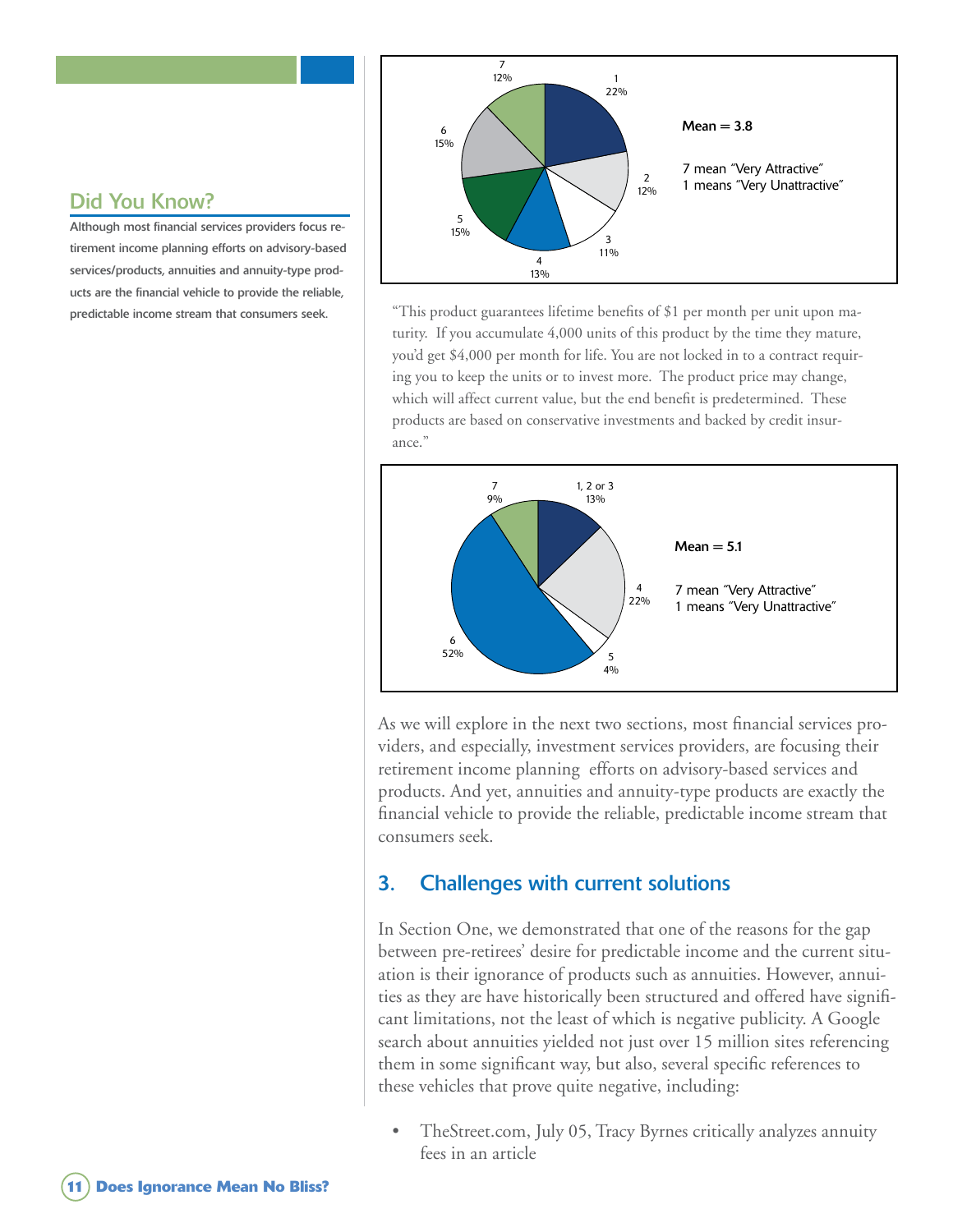A key benefit of an income annuity is that the owner knows, upon purchase, the amount of guaranteed income he or she will receive for life.

- "Why variable annuities are no match for index funds" published by Scott Burns on MSN Money Central in June 2001. •
- "Annuities: Just Say No" appeared in the July/August 1996 issue of Worth magazine.
- "Annuities as Poor Investments", available at www.efmoody.com, discusses the challenges with annuities and displays questionable sales methods and decisions used in the past to promote these complicated products. •

Many experts have strongly advocated that annuities are a poor choice for most consumers. Among their reasons:

#### *1. Loss of all residual value in the case of premature death.*

Because it is true that single-life annuities cease upon the contract owner's death, they are not suitable for individuals in poor health interested in leaving assets to a surviving spouse or other heirs. However, anyone in good health with at least a reasonable chance of being among the many who live beyond age 65 can mitigate concerns about losing residual value through selecting joint-life options that pay benefits as long as either spouse is living. Other options such as certain period and refund annuities can offer additional protection for beneficiaries as well.

#### *2. Income annuities are commonly confused with other kinds of annuities and are often believed to carry high fees.*

In fact, income annuities have no hidden fees, and generally, the fees that are charged are consistent with many of the "loads" charged by popular mutual funds. A key benefit, however, is that the annuity's owner knows, upon purchase, the guaranteed monthly income he or she will receive for life.

Recent innovations to annuities, including attractive group pricing for rollover products and built-in inflation protection, such as those currently being marketed by The Principal and other leading carriers, make them more ideal solutions at more competitive pricing.

Annuities also often provide a higher initial income than most experts recommend taking from a periodic withdrawal program (expert advice as discussed in Section One).

#### *3. By investing in annuities, the investor has lost "control" over his or her assets.*

Income annuities convert a single lump-sum amount into a stream of payments. In effect, the investor moves from controlling the invested assets to the income stream. In this manner, the investor becomes the controller of his or her income, because the annuity provides a benefit that can be relied upon on every month, unlike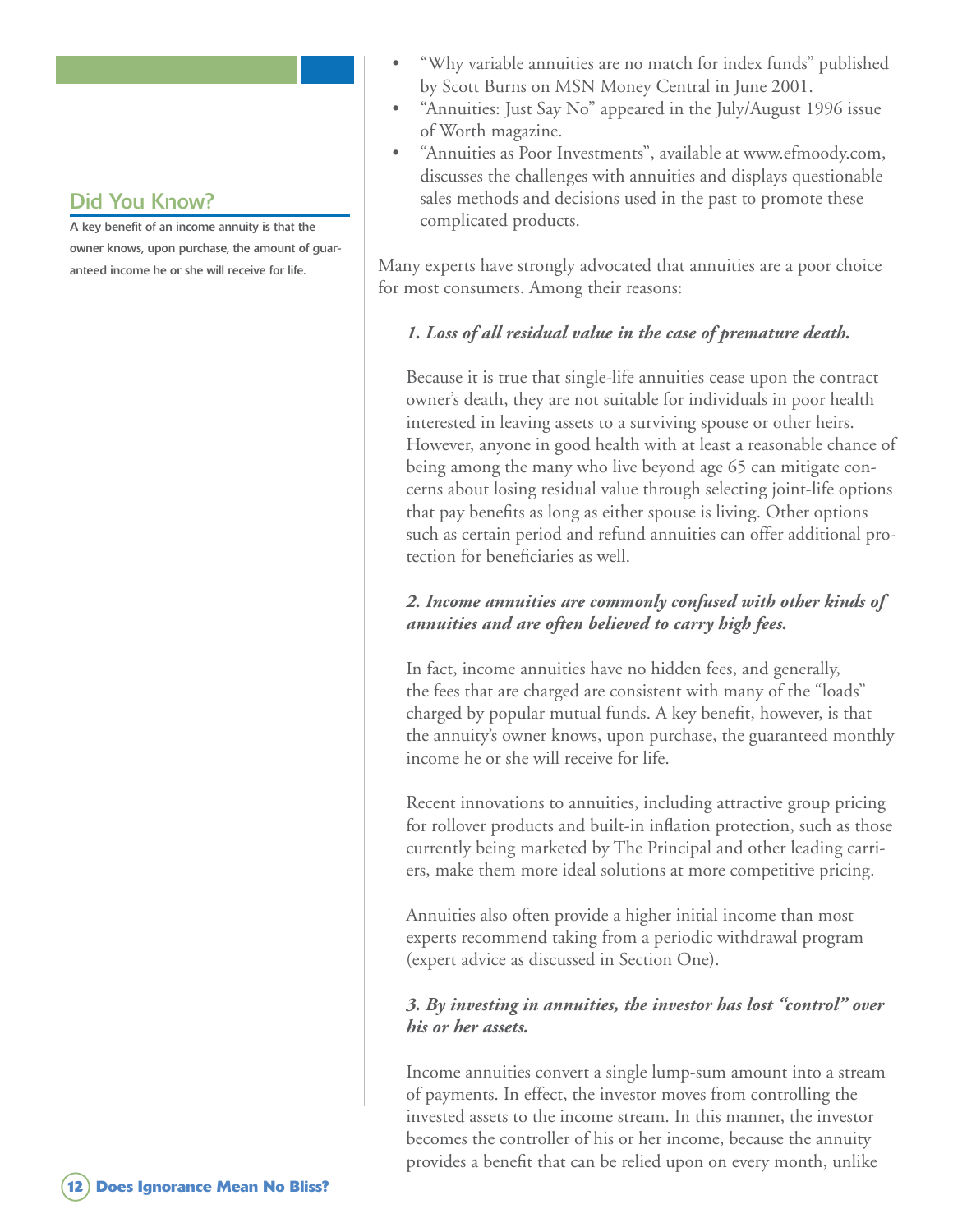other investments in which it is uncertain how long withdrawals will last and how much withdrawals can "safely" be.

Of course, one downside is that, should an emergency arise, once annuitization starts, the principal can no longer be accessed. There is therefore an element of additional risk in investing all retirement assets in vehicles that render the principal inaccessible.

#### *4. Annuities don't offer inflation protection.*

Many annuity providers offer the ability to increase benefits by a fixed amount each year to help offset inflation, and some are beginning to offer benefit increases linked to the Consumer Price Index (CPI).

#### *5. The tax treatment of annuities is far less favorable than the treatment of other investment vehicles.*

This is, unfortunately, true at two levels: At the income level and at the total investment level. In the case of the former, the growth of an annuity is fully taxable as ordinary income, to any recipient (either the investor or his/her heirs, except for the portion that represents the amount of the original investment). This relates to the latter in that upon death, the annuity is treated as ordinary income to heirs, but, other, alternative investments, such as stock, are subject to zero income tax to heirs because of the stepped-up basis. In fact, if the recipient of annuity payments is in the highest ordinary income tax bracket, his or her income tax can be twice that which would have been occurred under normal capital gains taxation.

However, in the case of variable annuities, which act more like tax-deferred savings vehicles with insurance-like properties, taxes on earnings can be deferred, beneficiaries may be named to receive the balance remaining in the account on death, and the payments can be annuitized. And with qualified plans, the initial investment may be deducted from gross income, thereby also reducing current income tax.

#### *6. Annuities are difficult for plan sponsors to offer and administer.*

Today, less than a quarter of defined contribution plan sponsors offer an income annuity distribution option. While recent innovations in income annuities that have been designed and priced for the institutional market reduce the administrative and regulatory responsibilities placed on plan sponsors who offer them, several challenges remain. We will only list these challenges here, but for a detailed discussion of each, we refer the reader to *Bridging the Income Gap with Annuities: A Plan Sponsor's Guide*, offered by Principal Financial Services, Inc., an excellent primer on the topic: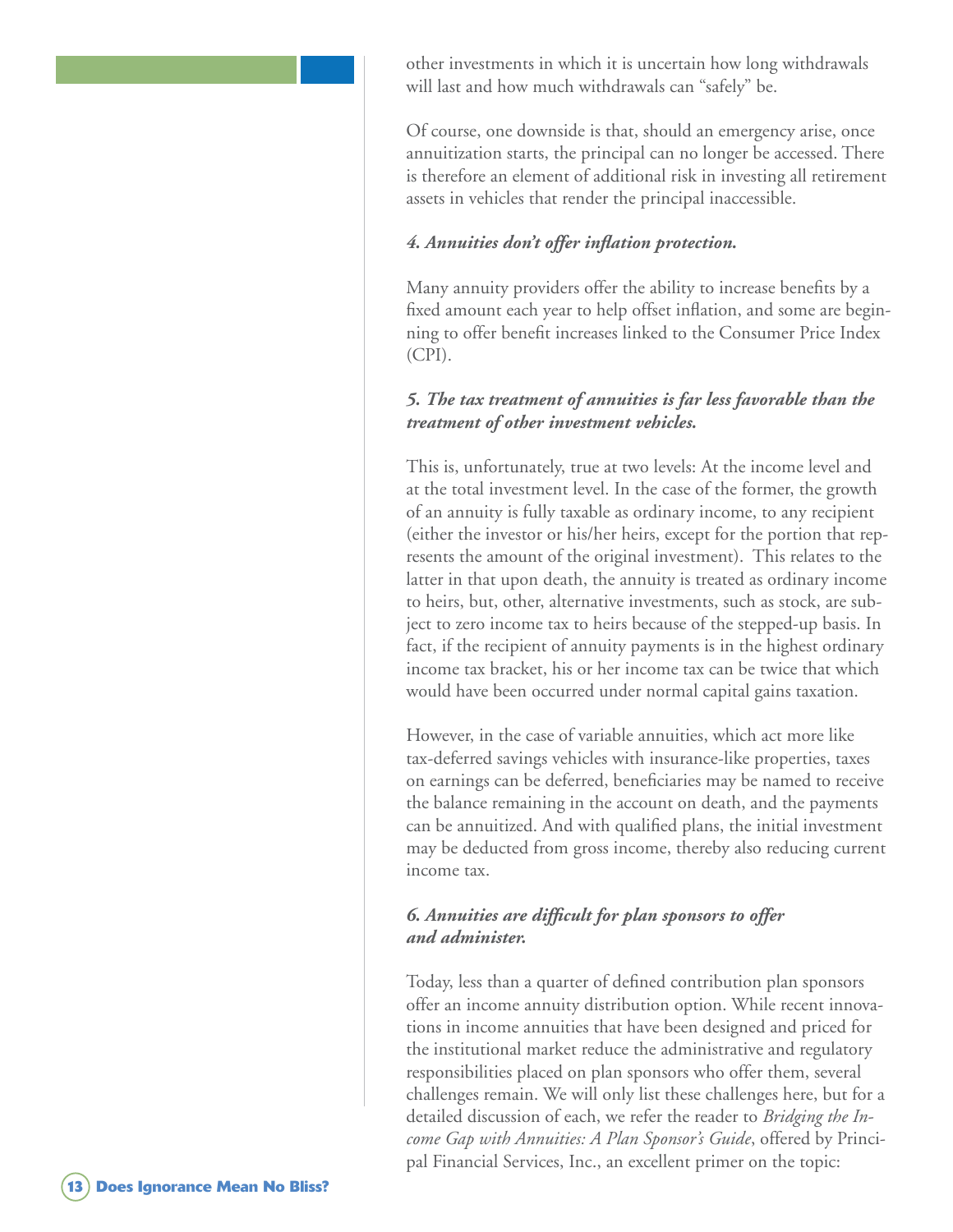Employers can play an important role through their institutional buying power, ability to educate employees, and by choosing quality providers.

- **• Fiduciary requirements**
- **• Administrative requirements**
- **• Service provider resistance**
- **• Gender equity issues**

**• Minority equity issues:** Although this last point is not discussed at length in the Principal guide referenced above, Errold F. Moody Jr., makes a compelling argument in his article "Annuities as Poor Investments", that a similar challenge as gender equity issues exists for minorities when it comes to annuities. Whereas annuitization is based on statistics developed among all races, African-Americans have statistically shorter actuarial lifetimes than Caucasians, and Asian-Americans longer. If annuitization were based on statistics developed for specific races, then African-Americans would receive higher payouts, and Asian-Americans lower, to reflect differing life expectancies.

While the challenges to employers of offering annuities are important, it is possible to eliminate some of these disadvantages by offering annuities as a rollover option. This solution, as well as other opportunities for employers, will be explored in the next sections.

### 4. Why retirement income issues are important to employers, even though they appear to be most important to those no longer working.

What can employers do to help their employees retire with greater financial security? Given the increasingly important role that DC plans are playing in providing retirement income, the effort and resources that many DC plan sponsors have invested in helping employees save for retirement, and recent annuity product innovations, employers who sponsor defined contribution plans may wish to consider offering income annuities as an option either within the plan or as a rollover option. Employers can play an important role through their institutional buying power, ability to educate employees, and by choosing quality providers.

Offering different annuity options to address different needs of different employee demographics may help employees address many of the challenges discussed in previous sections of this paper. For example, offering variable annuities to **those who are still a few years from retirement** provides tax-favored options that are otherwise limited or unavailable to many consumers. A variable annuity is especially attractive to an above-average wage earner who is trying, perhaps late in his or her career, to make up for lost time in saving for retirement. While most experts agree that young people should fully fund IRA plans and any company 401(k) plans before turning to variable annuities, these vehicles do offer an attractive alternative for those who are maxing out on those tax-advantaged vehicles but have come to realize that their sav-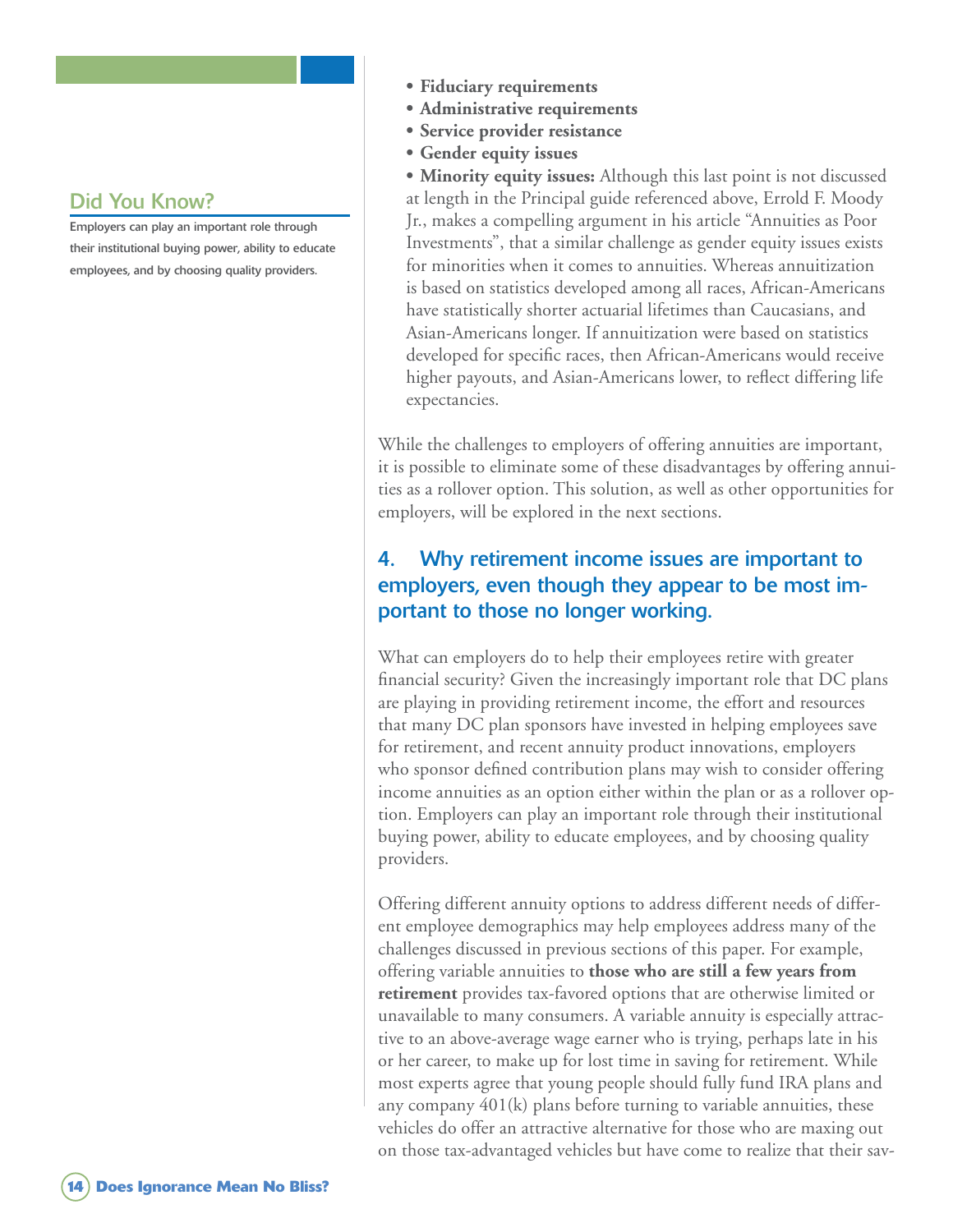By offering income annuity options to participants, plan sponsors can provide benefits that are valued by employees as they approach retirement.

ings are still inadequate. While, unlike a 401(k) contribution, the funds invested in an annuity are not tax-advantaged, also unlike a 401(k) contribution, employees may put as much money into an annuity as they wish.

By offering income annuity options to participants, plan sponsors can provide benefits that are valued by employees as they approach retirement. Annuities are the only financial instruments that offer retirees the benefits they seek:

- Payment amounts are guaranteed •
- Payments don't run out •
- Taxes are paid only as payments are received •

The next section discusses what some quality providers are developing in order to meet the needs that have been discussed so far of employees and employers.

#### 5. Solutions under development and in the market today.

### A. Annuities as a Rollover Option

To avoid the fiduciary and administrative requirements mentioned in Section Three, some DC plan sponsors are offering favorably priced annuities to employees as a rollover option. These programs share several attributes; some of the more common include:

- Neither the plan sponsor nor trustee is a party to the annuity contract. •
- The employee must take a distribution from the plan to purchase the annuity. To avoid tax on this distribution, the annuity must either be an Individual Retirement Annuity or be held within an Individual Retirement Account. •
- The plan documents do not need to be amended to provide for the outside annuity option. •

In addition to the benefit of group purchasing power of in-plan annuities, rollover annuities also have a number of features, a discussion of which is beyond the scope of this document. Again we refer the reader to *Bridging the Income Gap with Annuities: A Plan Sponsor's Guide*, offered by Principal Financial Services, Inc., as excellent source for more detail in this regard.

#### B. Annuities as an Investment Option (in whole or in part)

While the preceding discussion focused on the provision of institution-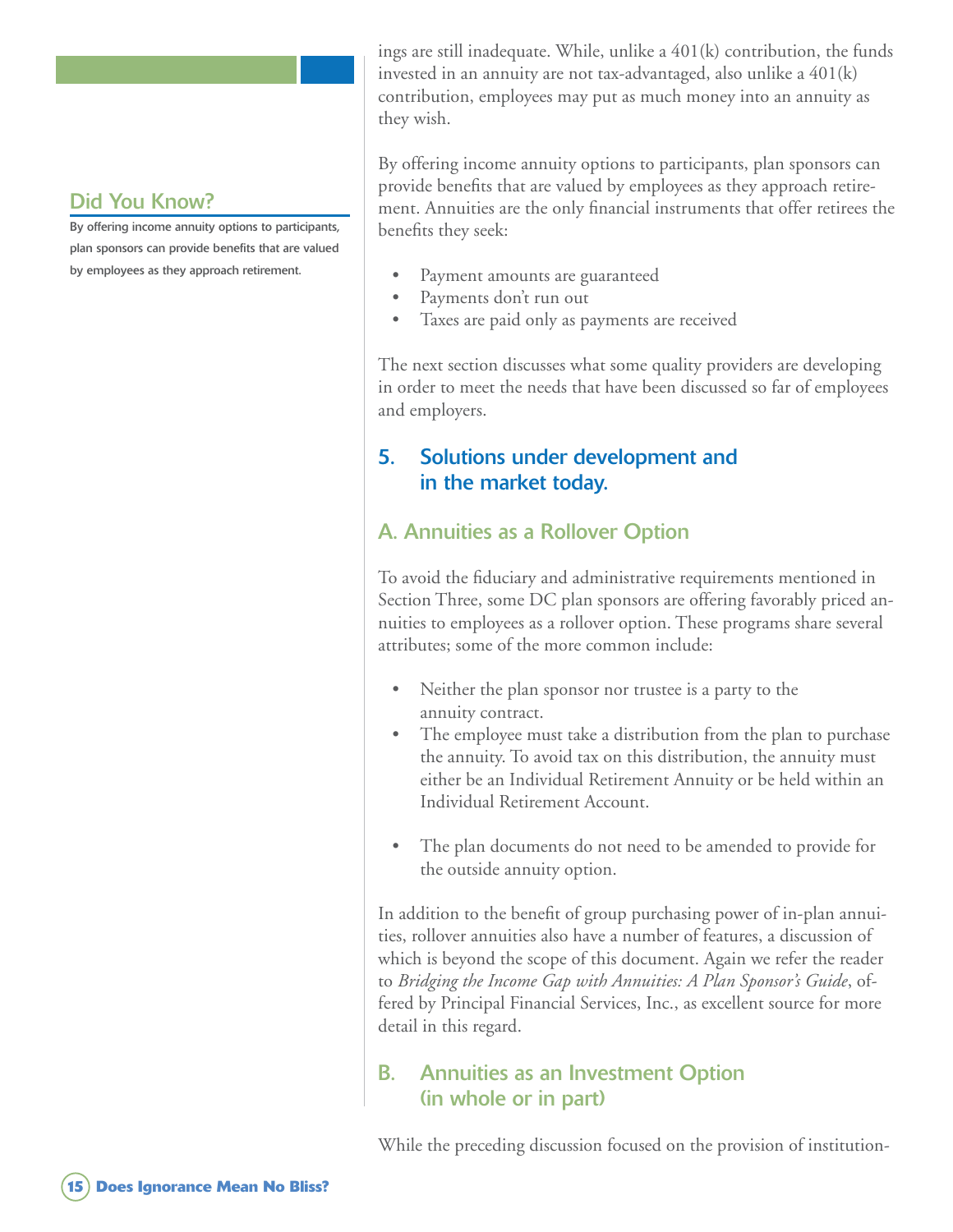

ally priced annuities to employees as a rollover option, many investment providers are offering products that include variable annuities as part of the DC offer to those not yet in retirement, or, in some way, "compete" with annuities:





GREEN = Insurance Products DARK BLUE = Process LIGHT BLUE = Investment Products

Source: Retirement Income Industry Association Conference, Merrill Lynch, 02/06.

As a detailed examination of each of the products offered by each of the companies listed in the preceding chart is beyond the scope of this paper, please allow us to review some of the more interesting and/or well-developed options available today: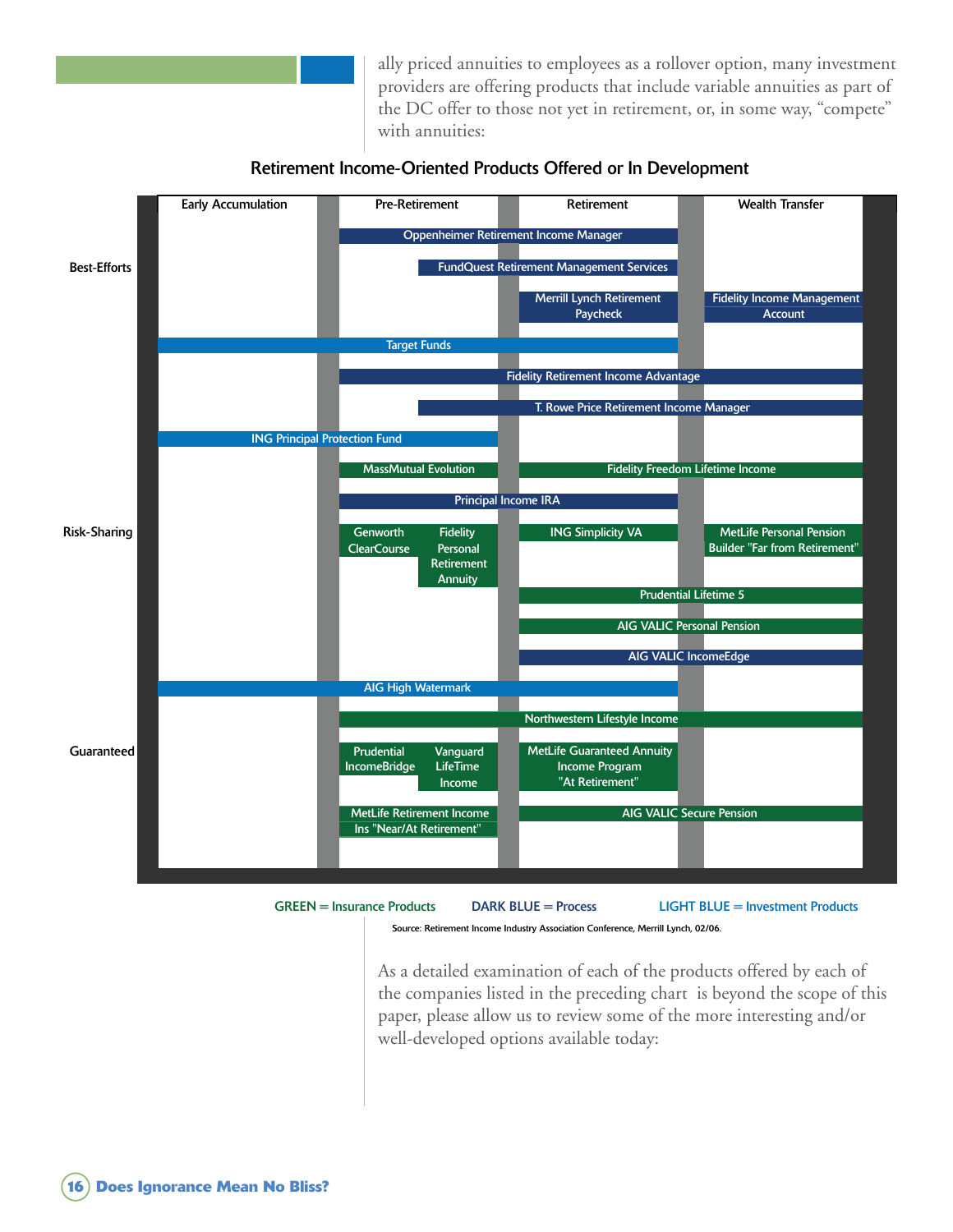#### Fidelity Investments<sup>4</sup> :

Like many of the services provided by investment services firms and asset managers, The Fidelity *Income Management Account* is currently, primarily, a planning service, but is more automated than others (see T. Rowe Price's offering, below). It involves using Fidelity's Retirement Income Planner tool to create a Plan of Record, which is then used to monitor the investor's ongoing financial position and manage his or her day-to-day financial activity.

The Income Management Account provides:

- A comprehensive view of the investor's financial situation, including Fidelity and non-Fidelity assets •
- An online Monitor and Income Management Report, which allows the investor to track asset allocation, spending, and withdrawal trends, and compare actual activity with what was planned •
- Cash management features to automate deposits and pay expenses if desired •
- Online monitoring capabilities and reports, which provides status messages that interpret key measures and suggests actions to help effectively manage finances
- Alerts about important financial events and deadlines •

According to Fidelity spokespeople, the company is continuing to develop this product, and future phases of it will offer:

- Planning tools that will more effectively incorporate home equity, including reverse mortgages •
- Greater integration of insurance (long term care, longevity, MediGap, variable annuities) solutions •
- Greater integration of other financial vehicles, such as asset allocation funds, bond ladders, and lifecycle funds •
- A better understanding of behavioral finance •
- Better trade-off analyses •

#### T. Rowe Price Investment Associates, Inc<sup>5</sup>:

T. Rowe Price's Retirement Income Manager has been widely acclaimed since its development in the mid-1990s. One of the first of its kind to market, its offer is consistent with Fidelity's Income Management Account in that it is primarily a planning service. While it also involves creating a plan, which is then used to monitor the investor's ongoing financial position, T. Rowe Price's service features at least one meeting with an Advisory Counselor, who is supported by a team of Certified Financial Planners. While some aspects of it are more limited (T. Rowe specifically states that the service is most appropriate for those within two years of retirement or already retired), it also has other benefits:

 *Source: The Retirement Income Industry Association as provided by Steve Deschenes, Fidelity Investments, and material on Fidelity's Web site*

<sup>5</sup> Source: Material on T. Rowe Price's Web site, and as provided to The Center for Strategy Research, Inc.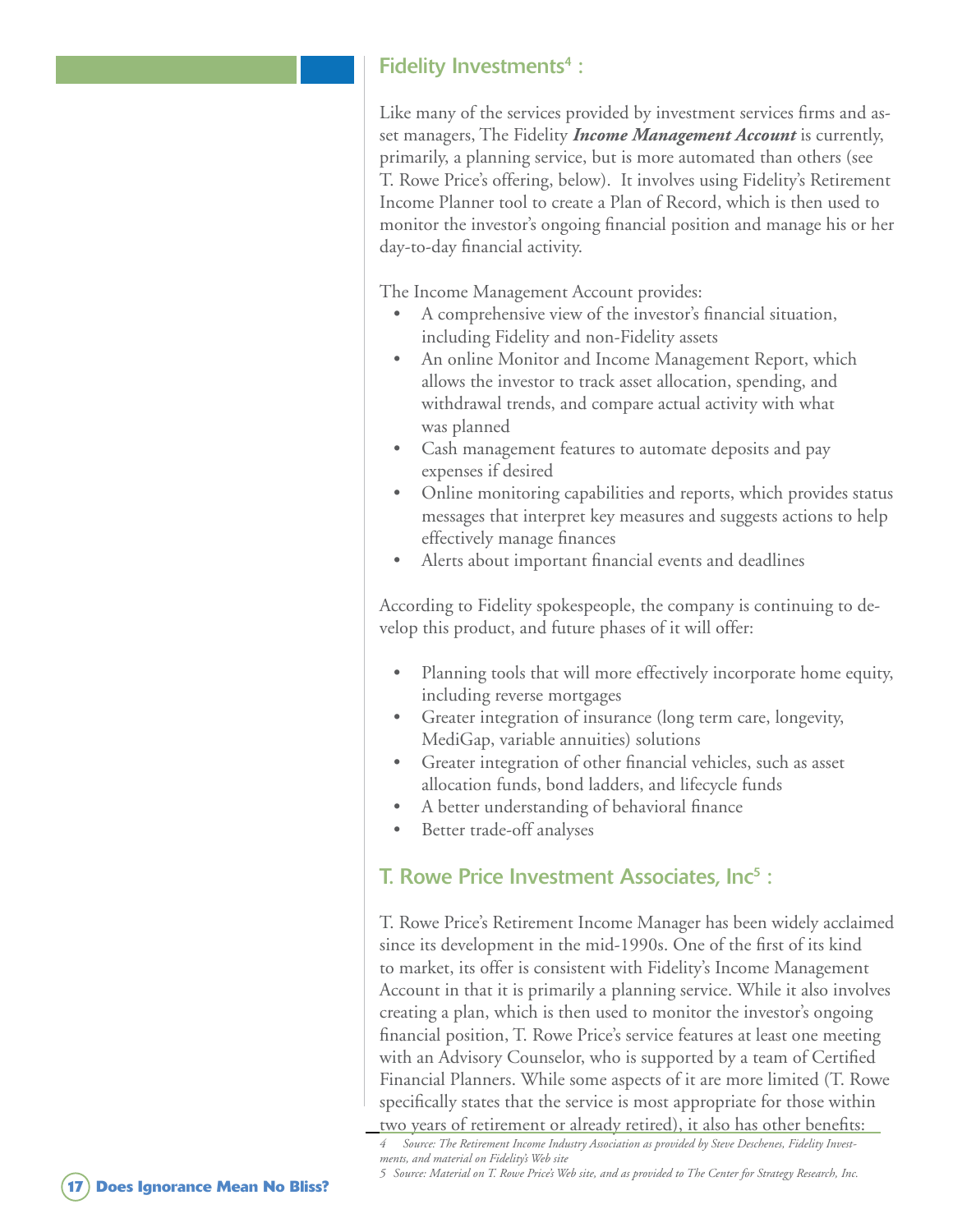- Advanced modeling strategies, including "Monte Carlo" and other prediction techniques •
- As mentioned, personalized one-on-one consultations with experienced Advisory Counselors that develop a plan to fit individual needs and investing preferences •
- A comprehensive view of the investor's financial situation, including T. Rowe and non-T. Rowe assets •
- Ongoing (at least annual) monitoring of expenses, asset allocation, and investment balances, along with recommendations to bring spending and allocation more into line with the original plan in case of changes •

A comparison of the two planning services offered by these two investment company behemoths demonstrates that the former, Fidelity, is taking an automated approach to retirement income planning, using online tools to their greatest capabilities and promoting the benefits of online planning. T. Rowe Price's approach, on the other hand, stresses the personalized element of meetings and ongoing conversations with professional advisors, and promotes the individualized, customized approach that is a key benefit of this personalized approach.

#### MetLife<sup>6</sup>:

MetLife has developed The Personal Pension Builder, an investment option within a DC plan. It can be funded with direct participant contribution allocations or with transfers from other investment options. All future income amounts are accumulated until payout is requested, and its benefits include:



- A death benefit •
- Liquidity options •
- A choice of income payment options. •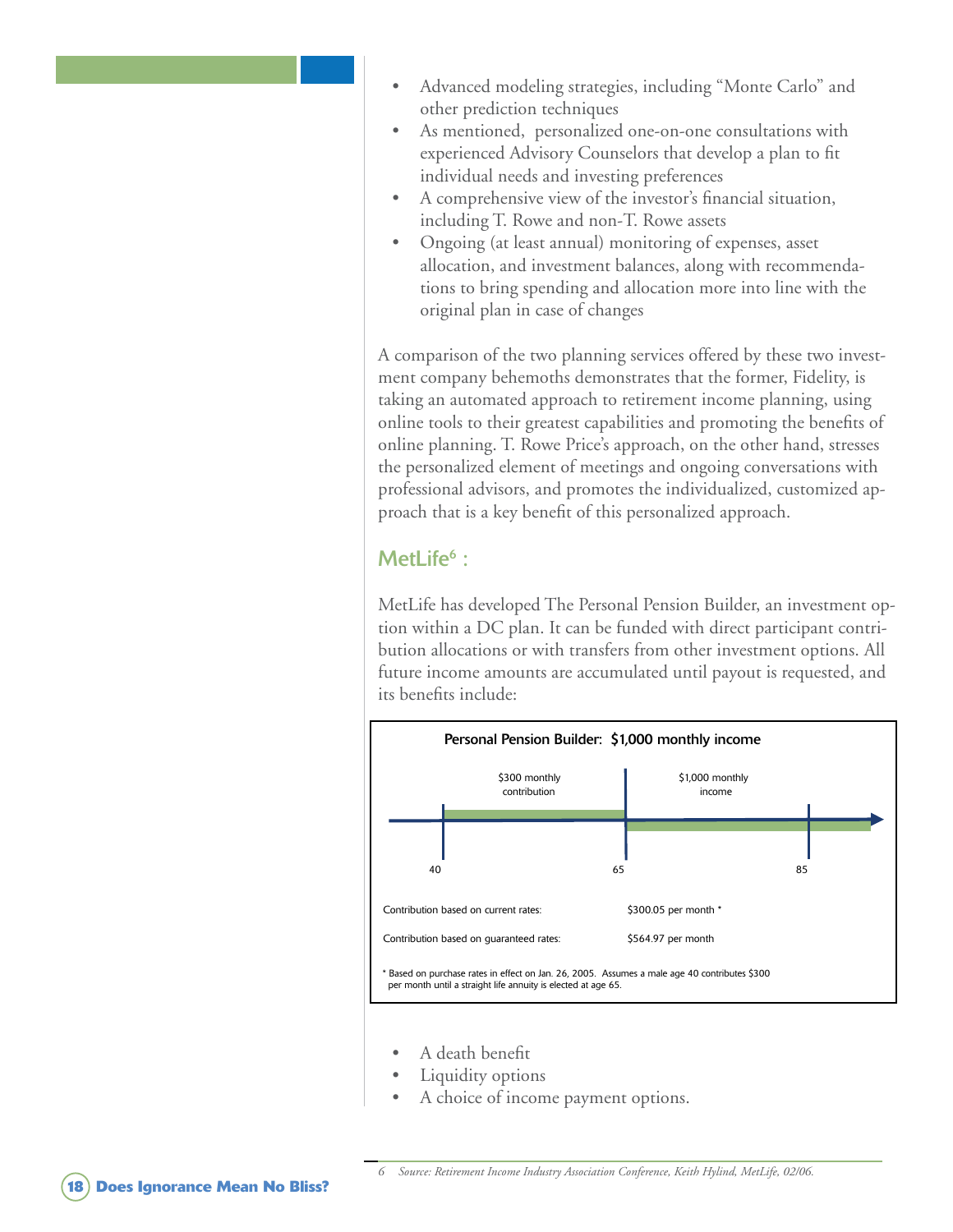

### Northwestern Mutual<sup>7</sup>:

Northwestern's approach to this challenge is unique (in fact, has patents pending). Its Lifestyle Income Approach focuses on the fact that the "expert advice" of needing 70% of pre-retirement income to guarantee a comfortable retirement and a 4% withdrawal per year ignores a harsh reality of retirement: that for nearly everyone, their demands from retirement are different at different points in their lives.

Building off the famous AARP characterization of the three decades of retirement:

- Ages 65 to 75: The "go-go" years •
- Ages 75 to 85: The "slow-go" years •
- Ages 85-plus: The "no-go" years, •

Northwestern argues that the ideal retirement income plans are those that generate more income in early retirement, when retirees seek to take advantage of new spare time and general good health to engage in activities such as travel that often require surplus funds, and decrease over time to match the generally reducing financial requirements of the more sedentary lifestyles of ageing seniors.

### Lifestyle Income Approach

- Start With Risk-based Needs First: cover LTC, legacy & health premiums; then work "backwards"
- **Estimate and fund income beyond age 95 to minimize risk of outliving assets**
- Defer annuity decision to age 85 to leverage mortality premium
- Fund consecutive "income bridges" from 65 to 85 to create stream of income in place of paycheck
- Age 50-65, position rollover assets to fund "Income Placeholder" with Annuity or Longevity Insurance.

 *Source: Retirement Income Industry Association Conference, Charles Robinson, Northwestern Mutual, 02/06.*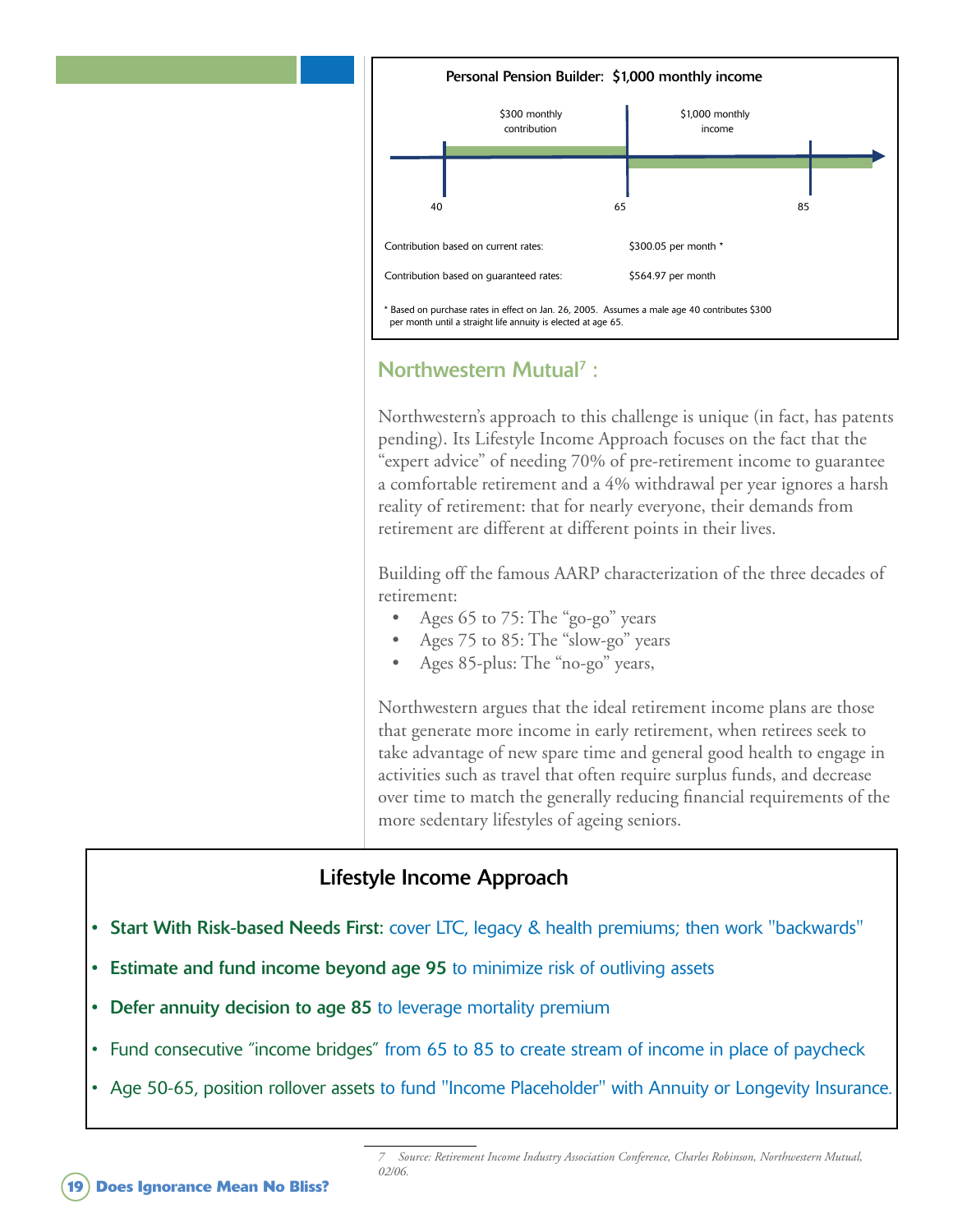### Sources:

Tax-Wise Retirement Distribution Planning: Why Traditional Distribution Theory May Not Always Be the Right Approach Prudential's Four Pillars of Retirement Series IFS-A116868 Ed. 04/06

A Report on What Happens When Living Life Today Gets in the Way of Financial Security Tomorrow Prudential's Four Pillars of Retirement Series 2005 ©2005 Prudential Financial, Inc., Newark, NJ, USA

The MetLife Retirement Income IQ Test: Findings from the 2003 National Survey of American Pre-Retirees MetLife Mature Market Institute, June 2003 Copyright 2003 MetLife

Thought Capital: Retirement News and Analysis Bridging the Income Gap with Annuities: A Plan Sponsor's Guide © 2005 Principal Financial Services, Inc. #596082007, PQ 6666 6/05

2005 MetLife Retirement Income Decisions Study: The Silent Generation Speaks Findings from a 2005 National Survey MetLife Mature Market Institute, June 2005 Copyright 2005 MetLife

The Investment FAQ: Insurance—Annuities, 3/26/06, as posted on Web site http://invest-faq.com

Annuities as Poor Investments, as posted on Web site www.efmoody.com